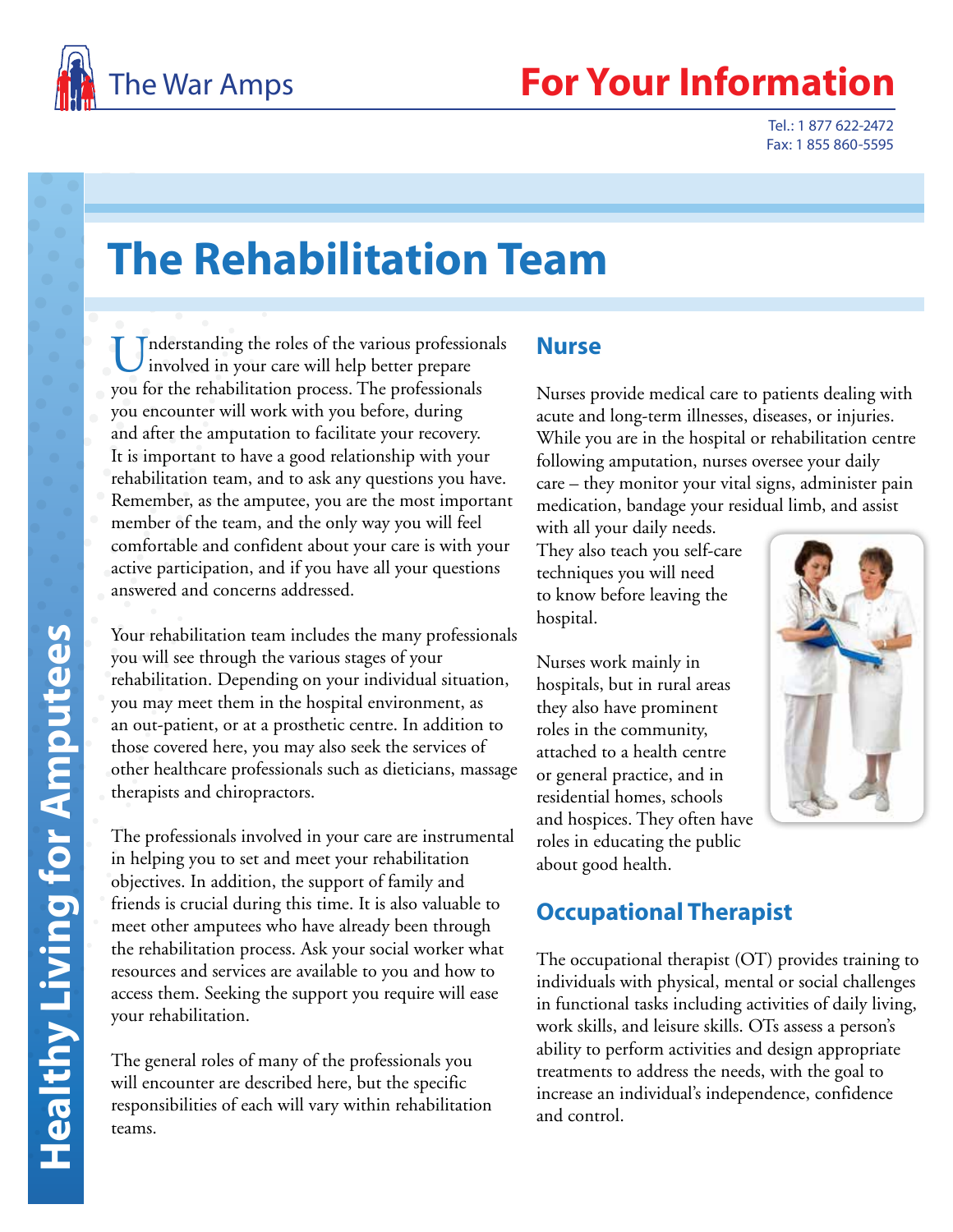

OTs teach amputees adaptive skills and practical solutions for daily living. A few examples are: teaching an arm amputee to carry out daily tasks in a new way with or without a prosthesis, including specific skills like eating with a knife and fork; recommending assistive devices to make activities easier for a leg amputee, such as grab bars for balance in the shower; or determining what devices are required by an amputee to drive a car.

#### **Oncologist**

Oncologists specialize in the diagnosis and treatment of cancer. They remain a part of your rehabilitation team throughout your treatment for the disease. After an amputation due to cancer, your cancer treatment may continue for weeks, months or longer.

Facing these two situations at the same time – cancer and amputation – is difficult. In addition to answering your questions about the disease, your oncologist will also liaise with other members of your rehabilitation team to share how the cancer will affect your rehabilitation.

#### **Orthopaedic Surgeon or Specialist**

Orthopaedics is the medical specialty devoted to the diagnosis, treatment, rehabilitation, and prevention of injuries and diseases of the body's musculoskeletal system. Orthopaedic specialists/surgeons specialize in the care and treatment of deformities, diseases and injuries of the bones, joints and muscles.

The orthopaedic surgeon performs the amputation surgery and any revision surgery that may be necessary later. You will meet with the surgeon beforehand to discuss the surgery, unless it is an emergency situation that makes this impossible. After the surgery, the orthopaedic surgeon will oversee the healing of your residual limb and outline your rehabilitation needs. Once the work of the orthopaedic surgeon is complete, your amputation-related care is usually overseen by another professional, such as a physiatrist.

#### **Orthotist**

The orthotist provides care to individuals with disabling conditions of their limbs or spine by recommending, fitting, fabricating and maintaining orthopaedic braces that support or limit the movement of weakened joints or limbs. Some professionals are trained in either

prosthetics or orthotics, while some are trained in both disciplines.

Amputees may sometimes require orthotic care for parts of their bodies beyond their amputations. For example, some amputees have been fitted with a support brace on their sound limb to provide protection and reduce the risk of injury, especially for active pursuits, or if their sound limb has also been weakened by disease or injury.



## **Physiatrist**

The physiatrist specializes in physical medicine and rehabilitation and treats the whole body, assessing the physical, mental and occupational rehabilitation needs of the patient. The physiatrist does not treat the amputation as just a missing arm or leg but takes into consideration the overall effects of the amputation on the rest of the body and vice versa.

Following an amputation, the care of the amputee for ongoing amputation-related issues is often overseen by a physiatrist. It is the physiatrist who recommends physio- and/or occupational therapy and is often responsible for prescribing your need for a prosthesis.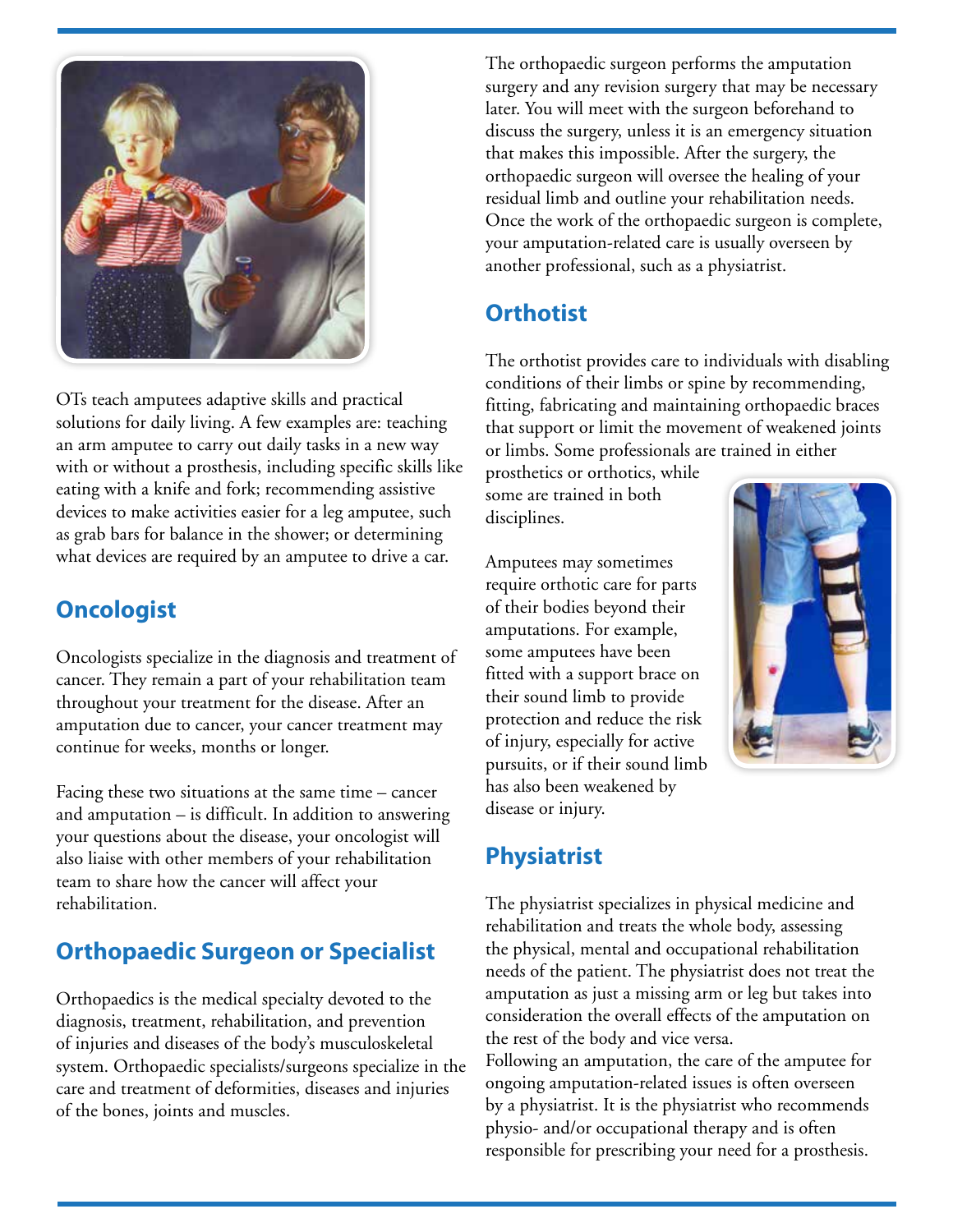#### **Physician**

The physician is commonly referred to as a family doctor. Your physician is the professional in charge of overseeing your general health.



It is imperative that your

physician be familiar with all aspects of the care you are receiving from other specialists and the strategies being followed throughout your rehabilitation. Your physician needs all this information in order to take your full medical history into account when treating you for other health problems unrelated to your amputation and in order to recognize any changes in your health status.

## **Physiotherapist**

The physiotherapist (PT) carries out individuallydesigned treatment programs to maintain, improve or restore physical functioning, alleviate pain, and prevent physical dysfunction.

The treatment goals PTs establish are based on the person's physical diagnosis and evaluations of the person's functional abilities. Some therapies PTs use are therapeutic exercise, manipulations, massage, electro-therapeutic and other mechanical equipment, and hydro-therapy. A few examples of how they assist amputees are: sessions to build strength and range of motion in your residual limb following amputation; a conditioning program to increase your endurance to make using a prosthesis or other aids easier; gait training on how to utilize a prosthesis; or suggestions of mobility



aids or adaptations that might be helpful around your home.

### **Prosthetist**

The prosthetist is the professional who designs and fabricates prostheses for individuals with partial or total absence of a limb. The prosthetist takes all of your physical abilities and challenges, as well as your personal goals, into consideration in determining which components to recommend for your prosthesis, and from there the prosthetist custom designs and fits the prosthesis to meet your specific needs.

Your prosthetist remains an integral part of your life, as adjustments, repairs and new prostheses will be regularly required throughout your life. Some prosthetists work



in prosthetic clinics connected to a rehabilitation centre or hospital, while others provide prosthetic care through private clinics.

## **Psychologist**

Losing a limb affects all areas of a person's life, and there are professionals to support your emotional and psychological adjustment to limb loss.

A psychologist applies methods and theories of psychology with the aim to reduce psychological distress and enhance and promote psychological wellbeing. The psychologist often works as part of a multidisciplinary team to help individuals make positive adjustments as they face the life-changing experience of amputation.

Specifically, a psychologist can help you deal with how amputation impacts all areas of your life, help you adjust to your new body image, provide specific coping skills, as well as offer family and couple counselling.

*Photo: Alignment 2001, published by the Canadian Association for Prosthetics and Orthotics (CAPO)*